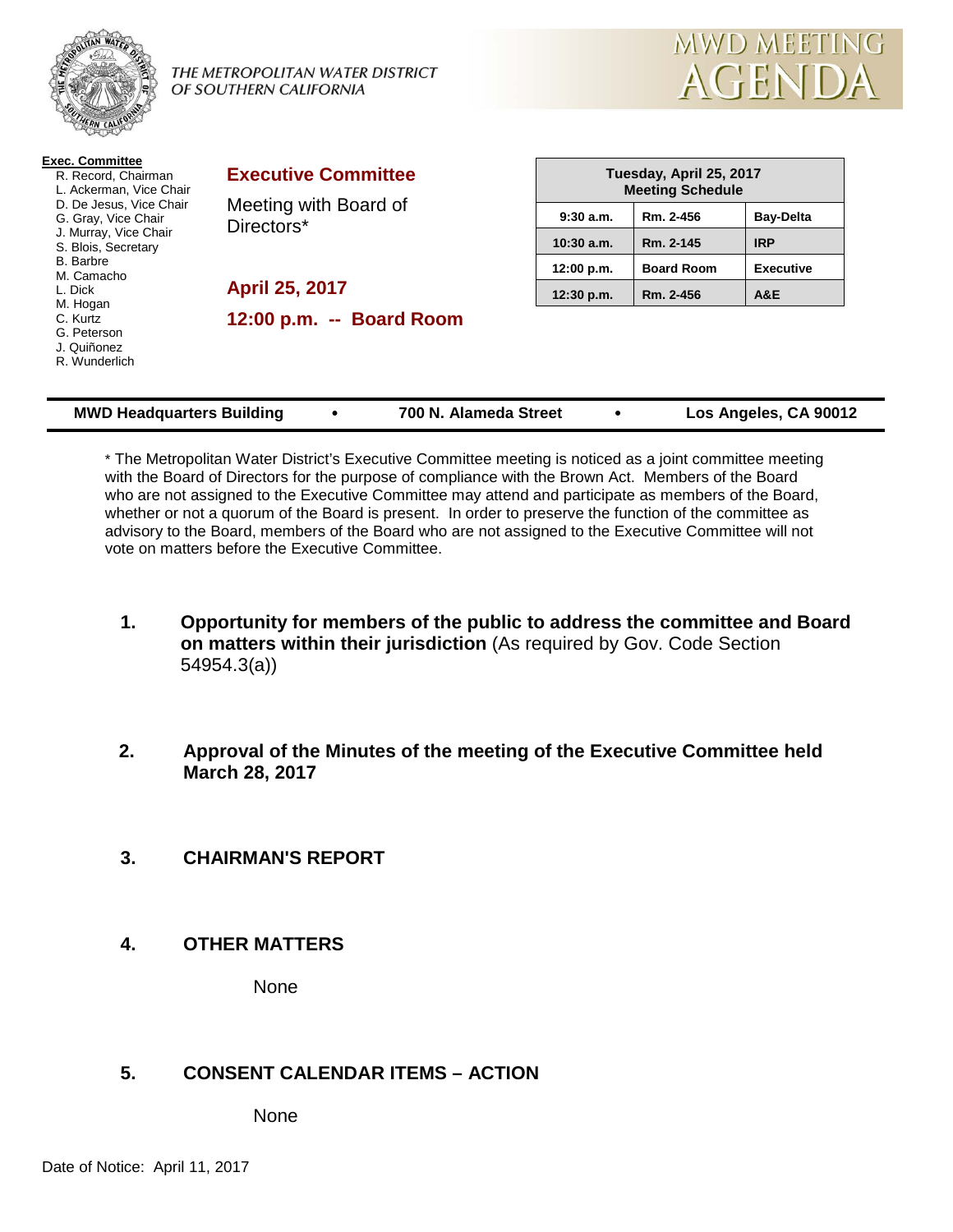# **6. OTHER BOARD ITEMS – ACTION**

None

# **7. BOARD INFORMATION ITEMS**

None

# **8. DEPARTMENT HEAD'S REPORTS**

- a. General Manager's report of Metropolitan's activities
- b. General Counsel's report of Legal Department activities
- c. General Auditor's report of Audit Department activities
- d. Ethics Officer's report of Ethics Department activities

# **9. COMMITTEE REPORTS AND ITEMS**

- a. Finance and Insurance Committee
- b. Water Planning and Stewardship Committee
- c. Engineering and Operations Committee
- d. Communications and Legislation Committee
- e. Organization, Personnel and Technology Committee
- f. Legal and Claims Committee
- g. Real Property and Asset Management Committee
- h. Approve draft committee and Board meeting agendas, and schedule for May 2017